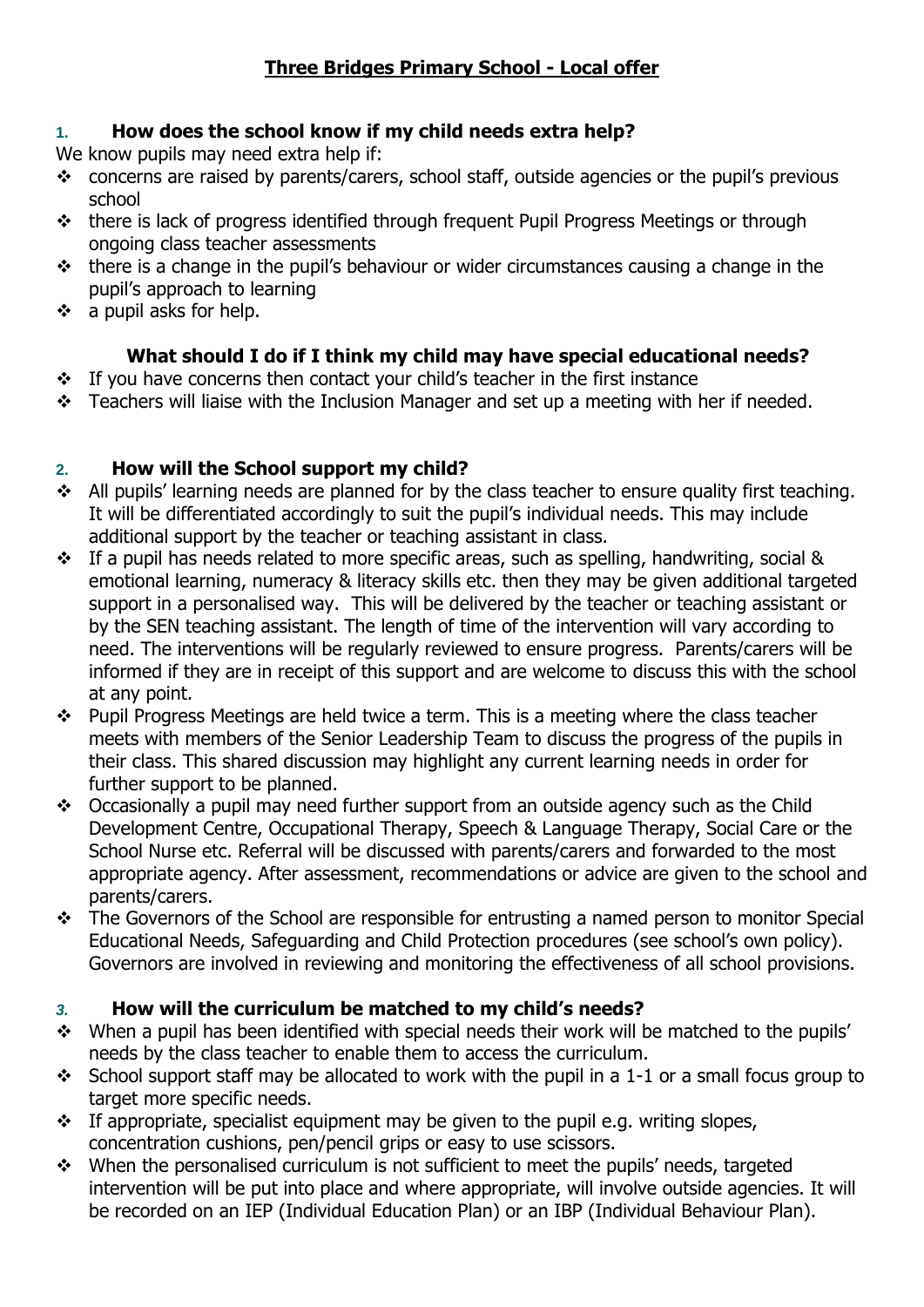## **4. How will I know how my child is doing?**

- \* You will be able to discuss your child's progress at Parents' Consultation meetings.
- \* If you have concerns then contact your child's teacher in the first instance. Appointments can be made to speak in more detail to the class teacher or Inclusion Manager by contacting the school office.
- $\cdot \cdot$  Where a child has an IEP/ IBP it will be sent home regularly and the targets discussed by the pupil, school and parents.
- Some children with a significant level of Special Educational Need will have a Statement of Special Educational Need or an Education and Health Care Plan and there will be an annual review of this plan.

### **How will you help me to support my child's learning?**

- $\cdot \cdot$  The class teacher will suggest ways of supporting your child's learning.
- \* The Inclusion Manager may meet with you to discuss how to support your child.
- \* Where appropriate, other professionals may meet with you to discuss strategies to use e.g. to support a child's emotional needs.
- \* If outside agencies or the Educational Psychologist have been involved suggestions and intervention programmes may be provided that can be used to support the learning of your child either at home or in school.

## *5.* **What support will there be for my child's overall well-being?**

The school offers a wide variety of pastoral care to support the well-being of all pupils. These include:

- \* Members of staff who are readily available for pupils who wish to discuss issues and concerns. The class teacher is the initial point of contact for both parents and pupils.
- \* The Inclusion Manager, Parent Support Advisor or the SEN TAs may provide additional support to families and pupils who are experiencing emotional difficulties. This may include sessions where concerns are discussed, solutions planned and support put in place.
- \* The Inclusion Manager and Parent Support Advisor also provide a point of contact for pupils at lunchtime and playtime.

## **Pupils with medical needs**

- If a pupil has a medical need then a detailed Medical Protocol is compiled in consultation with parents/carers. These are discussed with all staff who are involved with the pupil. This will clearly identify any specific training required to support the individual medical need.
- In order for the school to do this, we ask parents/carers to keep us up to date with pupils current medical needs.
- Where necessary, and in agreement with parents/carers, medicines are administered in school (see Administration of Medicines policy)

### **6. What specialist services and expertise are available at or accessed by the school?**

- $\div$  We have a special support centre (SSC) for pupils with speech and language needs. All pupils on the register of the SSC must have a Statement of Special Educational Need or an Education and Health Care Plan. Many of our staff are trained in the use of Makaton sign language and this is actively used throughout the school.
- SSC Teachers and the NHS Speech Therapist linked to the school provide expertise and advice to teachers and families of pupils in the SSC and mainstream children who have speech and language difficulties where appropriate.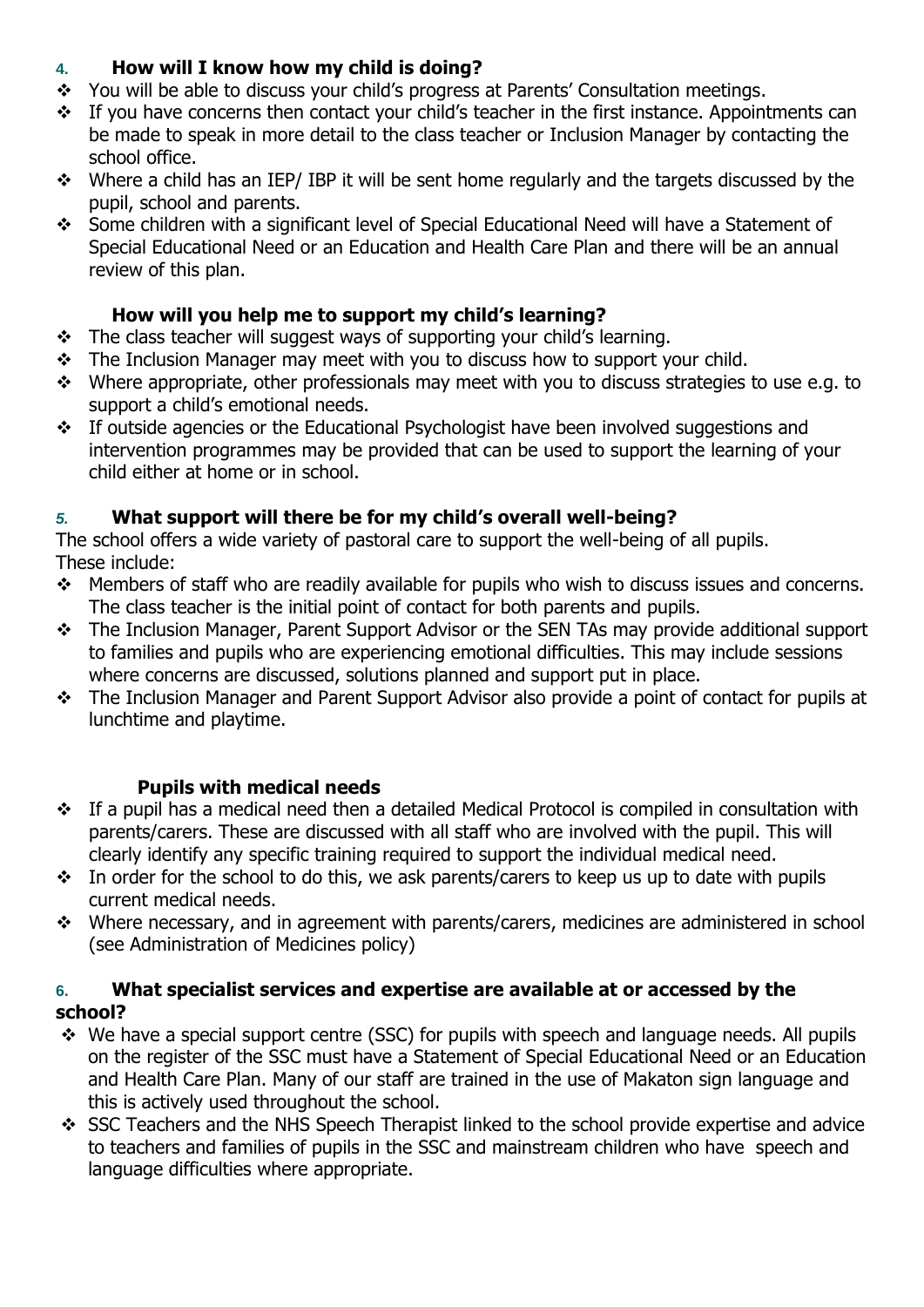At times it may be necessary to consult with outside agencies to receive their more specialised expertise. The agencies used by the school include:

- School Nurse
- Speech & Language Therapy Service
- Occupational Therapy and Physiotherapy services
- Child Development Centre
- Family Link Worker
- Social Communication Team
- Advisory Teachers- Learning & Behaviour
- Sensory Support Team- Visual and Hearing Impaired
- CAMHS (Child & Adolescent Mental Health Service)
- Educational Welfare Officer
- Social Services
- Educational Psychologist
- Family Intervention Project

### **7. What training are the staff supporting children and young people with SEND having?**

- \* One of the Inclusion Manager's roles is to support the class teachers and other adults in planning for children with a SEN.
- $\div$  These training needs are tailored to individual pupils.
- $\div$  The training needs of staff are met through county training and in-school training, by the Inclusion Manager, other staff or relevant outside agencies as appropriate.

### **8. How will my child be included in activities outside the classroom including school trips?**

- \* We aim to include children in all parts of the curriculum and for all children to be included in activities outside the classroom including school trips and clubs.
- \* Risk assessments are carried out prior to any off-site activity to ensure that no-one's health and safety will be compromised.
- Sometimes a parent may be asked to accompany the child or alternative arrangements will be discussed.

## **9. How accessible is the school environment?**

As a school we are happy to discuss individual access requirements. Facilities we have at present include:

- \* Ramps into school to make the building accessible to all on the Lower Site and for access the ground floor of the Upper Site
- Toilets adapted for disabled users
- $\div$  Wide doors in some parts of the building

We continually review accessibility of our school environment and make reasonable adjustments to ensure it meets the needs of our school community

#### **10. How will we support your child when they join or leave our school or move to another class?**

We understand what a stressful time moving schools can be therefore many strategies are in place to enable the pupil's transition to be as smooth as possible.

If your child is joining our school in Nursery or Reception:

 $\div$  We will visit some pre-school settings as appropriate where we will meet with staff to discuss children coming to us in the future. We will hold open mornings for you to visit the school prior to applying for a place. We also host Induction Evenings for parents of our Nursery and Reception children.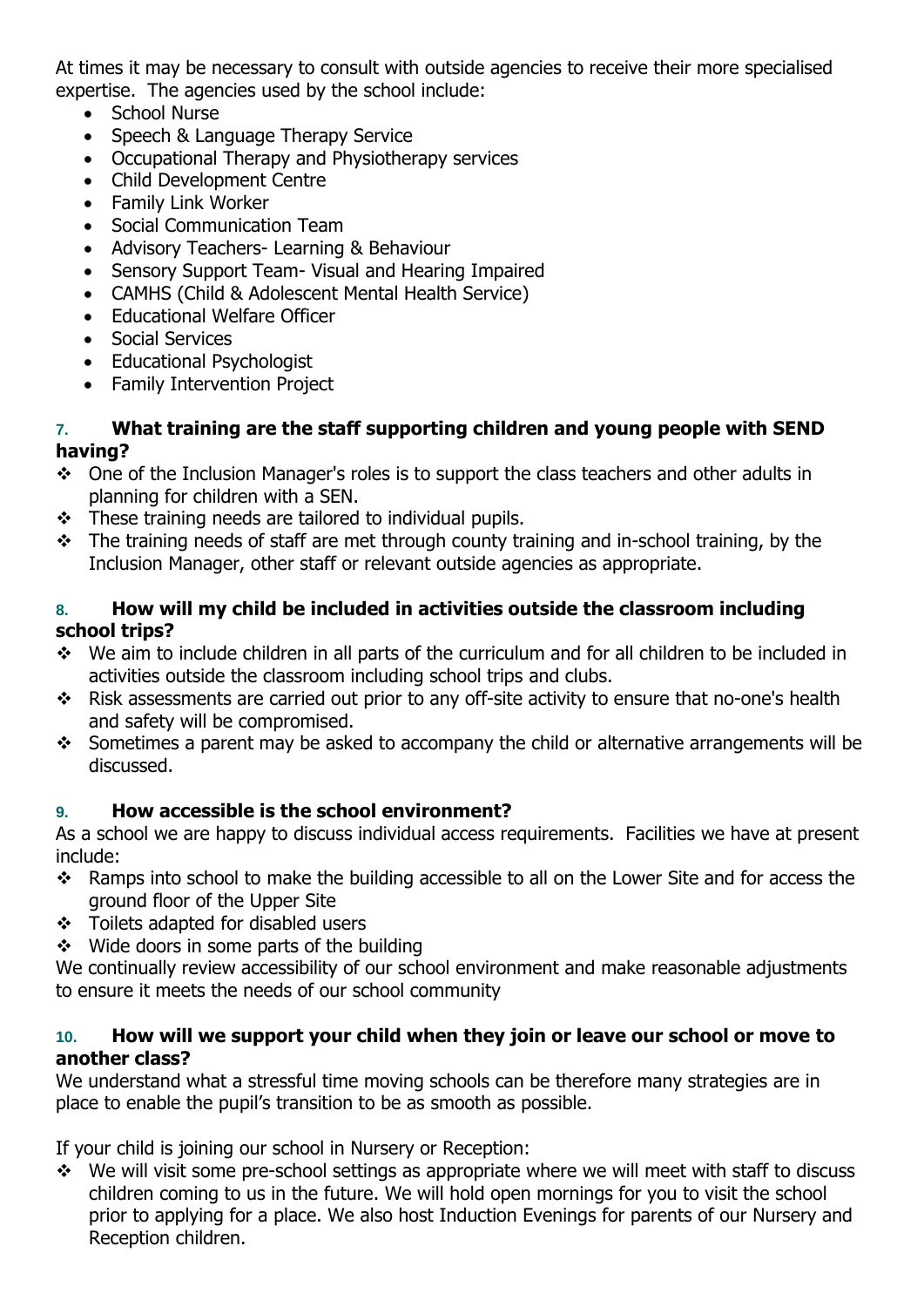If your child is moving to another school or joining us from another school:

- We will contact the new/old SENCo/Inclusion Manager and ensure any special arrangements or support needed to be made for your child are passed on
- \* We will make sure all records about your child are passed on as soon as possible
- \* We will attend meetings or set up phone calls between the previous or receiving schools prior to the pupil joining/leaving
- \* We may set up additional visits to the new school, where needed.

When moving classes in school:

- $\cdot$  All pupils attend two transition visits where they spend time with their new class teacher in July of each year
- $\cdot$  Information will be passed on to new class teachers in advance of the move
- Some pupils with particular needs will follow a personalised transition programme e.g. additional visits, a booklet about transition to their new class for them to take home.

In year 6:

- Secondary school staff visit pupils prior to them joining their new school
- $\cdot \cdot$  The Inclusion Manager or appropriate members of staff from the primary and secondary schools meet to pass on information regarding pupils with special educational needs and those from vulnerable groups
- \* The normal induction programme to secondary school may be enhanced through additional visits to the school
- $\div$  Where a pupil may have more specialised needs, a separate meeting may be arranged with the primary Inclusion Manager, an appropriate member of staff from the secondary school, the parents/carers and the pupil.
- Some pupils who require additional support may join a small transition group and through this have additional visits or discussions with staff from the secondary school.

#### **11. How are the school's resources allocated and matched to children's special educational needs?**

- \* The SEN budget is allocated each financial year. The money is used to provide additional support or resources dependent on an individual's needs.
- \* Additional provision may be allocated after discussion with the class teacher at the pupil progress meetings or if a concern has been raised with them at another time during the year.
- \* If any concerns are raised, on completion of the assessments, further support or resources may be allocated to your child.
- \* Pupil Premium payments are used to support the learning and well-being of eligible pupils (see Pupil Premium information on the school website.)

## *12.* **How is the decision made about how much support my child will receive?**

- $\div$  A decision about how much support is allocated is dependent on the level of need and impact of interventions.
- If the pupil has a Statement of Special Educational Needs or an Education, Health and Care Plan, we ensure that the statutory requirements are met (as a minimum).
- \* We also seek and follow quidance from other professionals working with the pupil/family and take on board the wishes and feelings of the child and parents/carers.
- $\cdot \cdot$  The pupil and parents/carers are consulted and informed when planning interventions and are informed about the impact and outcomes of support and of next steps through the IEP/IBP.